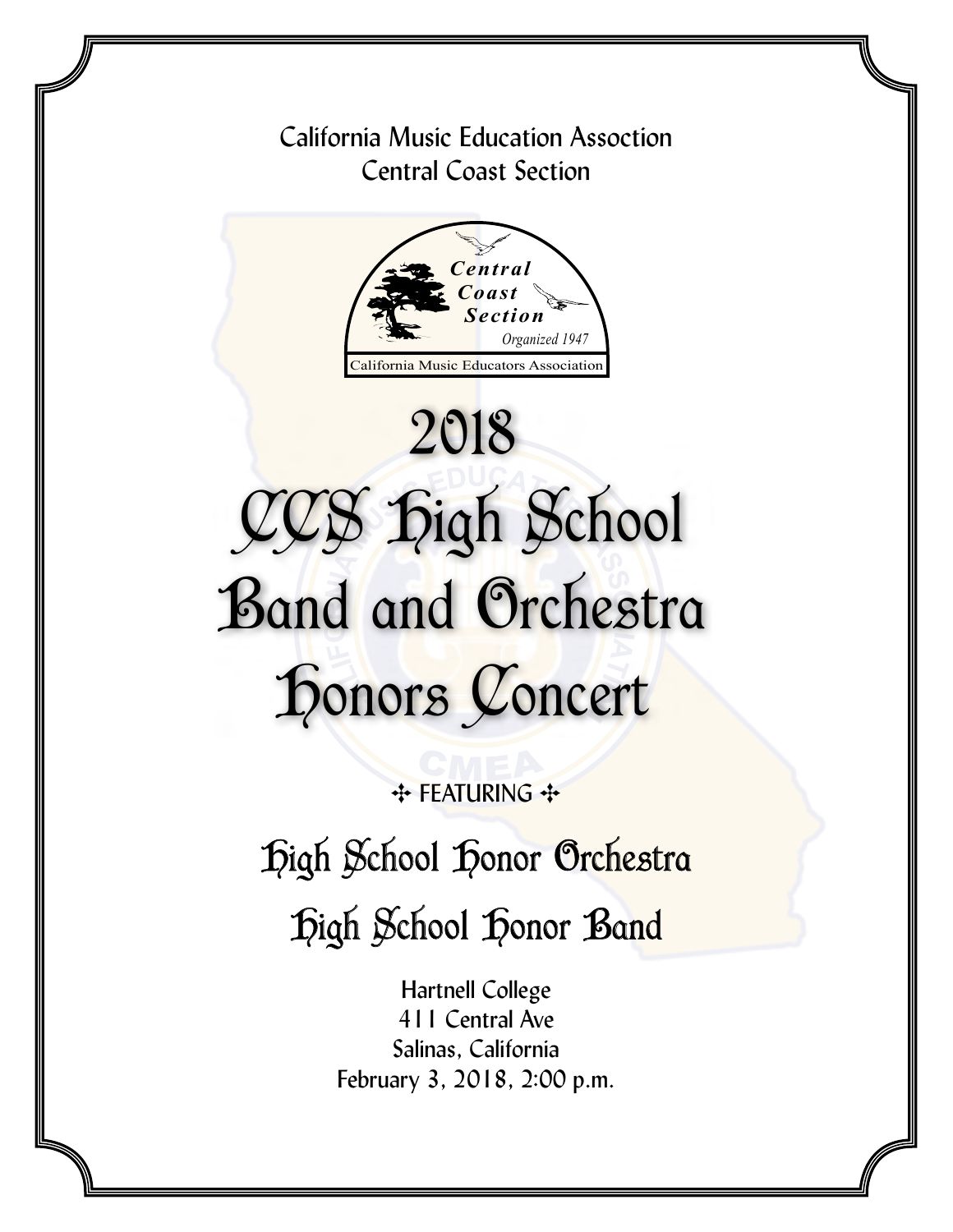#### Welcome Message



Welcome to the 2018 CCS Honor Concert. On behalf of the CMEA Central Coast Section Board of Directors, congratulations to the top young musicians from four counties - Monterey, San Benito, San Luis Obispo and Santa Cruz, who perform today and to those who made the extraordinary effort to audition for these high caliber ensembles.

Our Honors Concerts are the largest events we produce annually, building cohesion of pedagogy in the art form and establishing a high standard for music education within our section. Students are able to expand their study of music with the support of their communities,

families, teachers and school administrators by auditioning or participating in this event. Thank you for valuing arts education by supporting a young person's journey to this stage. Each note represents the hard work and dedication of the student musicians as well as the people behind them who help see potential and value in this life long skill that preserves culture and tradition.

The guest conductors have selected and prepared some challenging and engaging repertoire while winning the respect and hearts of our Central Coast students and educators. Our students have built new connections with peer musicians and have grown as young adults while preparing for this event -- all in less than 48 hours! Thorough preparation by the conductors and teachers, and diligent work done by the students combine to bring an extra sense of refinement to the concert. If you agree, thank an administrator for keeping music in our schools, and thank a teacher for supporting the professional membership of CMEA/NAf ME.

Today's concert is being digitally recorded and will be available for purchase. We encourage you to take advantage of this opportunity to obtain a professional recording that preserves and documents this accomplishment for your student musician and family. Ordering information can be found on the back page of this program.

Please plan to enjoy the entire concert. Concert etiquette and respect for the musicians asks that you silence all electronics, escort distressed children to the lobby, and use flash photography only between pieces. It is also requested that, if necessary, you enter or exit only between performances. Thank you for supporting a truly balanced curriculum for your student that includes music education. Enjoy the concert!

Best Regards, Christy Latham, President

#### California Music Education Association • Central Coast Section

Central Coast Section is an affiliate member of the California Music Educators Association. CMEA is a Federated unit of NA*f*ME: National Association for Music Education.

### Purpose

Membership is open to all music educators working in public and private schools, colleges and universities in California. The purposes of the association are: (1) to promote access to a sequential music education for all Pre-K through Grade 12 students taught by fully qualified music educators; (2) to support and improve existing music programs; (3) to promote quality pre-service and in-service music teacher preparation programs; and, (4) to create a greater awareness of the value of music education through partnerships with other associations and advocacy among state and local agencies.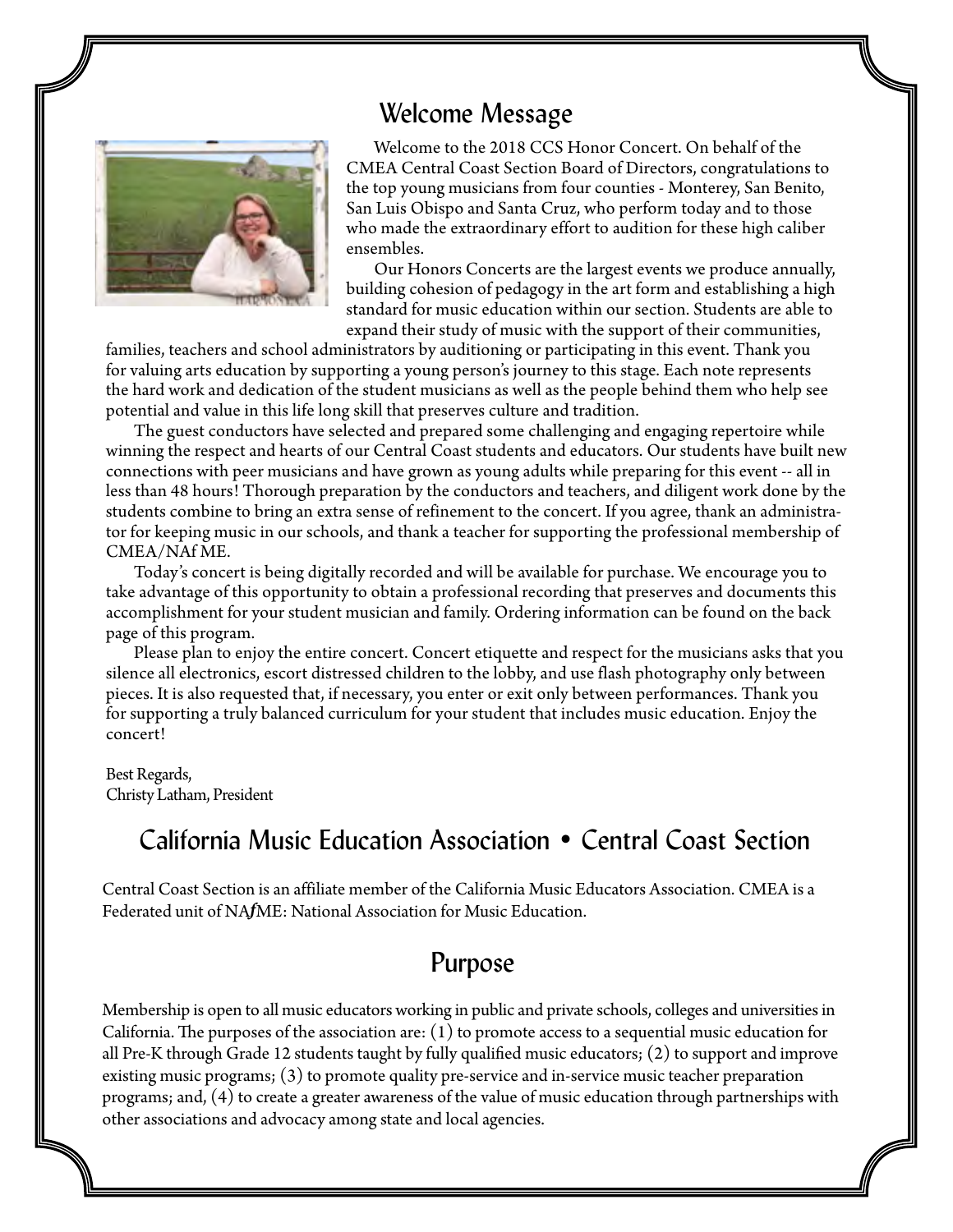## Concert Program

# High School Honor Orchestra

Dr. Fred Cohen, Conductor Maria Carney, CCS Chair

| 1. The Smell of Tango                                                  |
|------------------------------------------------------------------------|
| 2. Monster Tango                                                       |
| 3. Pizz-a-Tango                                                        |
|                                                                        |
|                                                                        |
| Dances 1, 3-5                                                          |
|                                                                        |
| <b>Irish Tune from County Derry</b> Percy Grainger arr. Douglas Wagner |

# High School Honor Band

Nathaniel Berman, Conductor Josh Mack, CCS Chair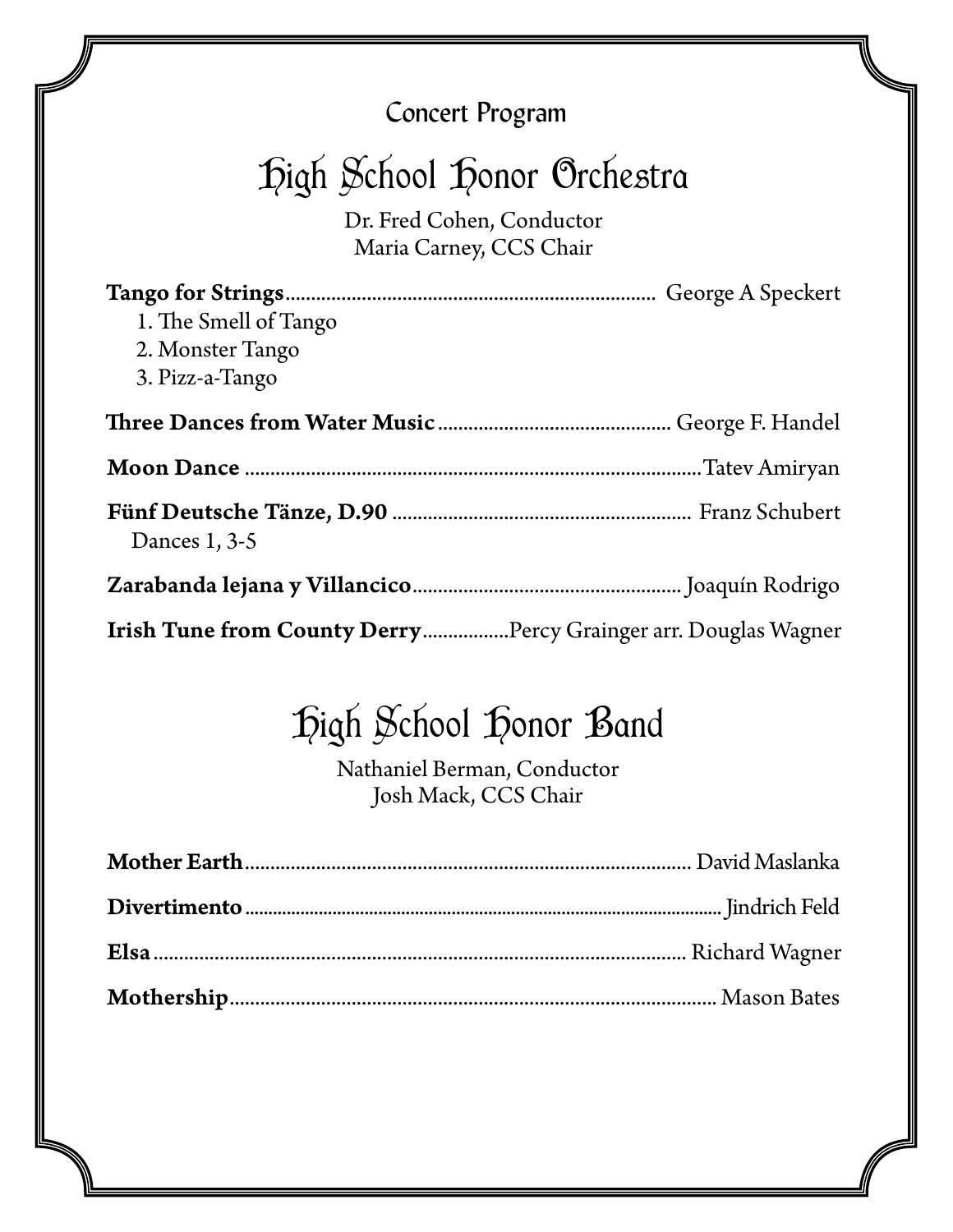# High School Honor Orchestra Conductor



Dr. Fred Cohen is Director of the School of Music & amp; Dance and Music Director of the SJSU Symphony Orchestra at San José State University. He began his musical career as a chorister with the San Francisco Boys Chorus, performing with such organizations as the San Francisco Opera and San Francisco Symphony. Following undergradu- ate studies at the University California, Santa Cruz, Cohen worked as a conductor with the Fundacion del Estado para la Orquesta National Juvenil (Venezuela), after which he earned his doctoral degree in com- position at Cornell University, where he studied with Karel Husa and

Steven Stucky.<br>Dr. Cohen has been associated as a conductor with such organizations as the Richmond (VA) Symphony, the Youth Orchestra of Caracas (Venezuela), the Williamsburg Sinfoniet-<br>ta, the RichmondPhilharmonic, the Montclair State University Orchestra, and many youth and honor orchestras. He was Music Director/Conductor of the CSU Schwob School of Music Philharmonic Orchestra (2008-10), the University of Richmond Orchestra (1986- 2001), and CURRENTS—a professional new-music ensemble—(1986-2002), among

others.<br>Dr. Cohen's compositions have been praised for their originality, intensity, and sonic beauty. His music has been performed around the world by such ensembles as the Shanghai String Quartet, the Borromeo String Quartet, the Richmond Symphony, and many other musicians and ensembles including Phil Smith (trumpet), Charlie Vernon (trombone), and Alexander Kobrin (piano). Recent performances include the Chopin Conservatory (War- saw, Poland) and the Greenwich House Players (New York). Recent commissions include the Cornell University Wind Ensemble, and the Resonanz Chamber Orchestra (Hamburg, Germany). Dr. Cohen's composition have received honors from Chamber Music America, National Endowment for the Arts, Meet the Composer, the New Jersey and the Virginia Council for the Arts, and many others. His music is published primarily by Subito Music- Publications and American Composers Edition.

Dr. Cohen and his wife are the proud parents of three remarkable daughters who are endless sources of surprise and delight.

#### Key to Schools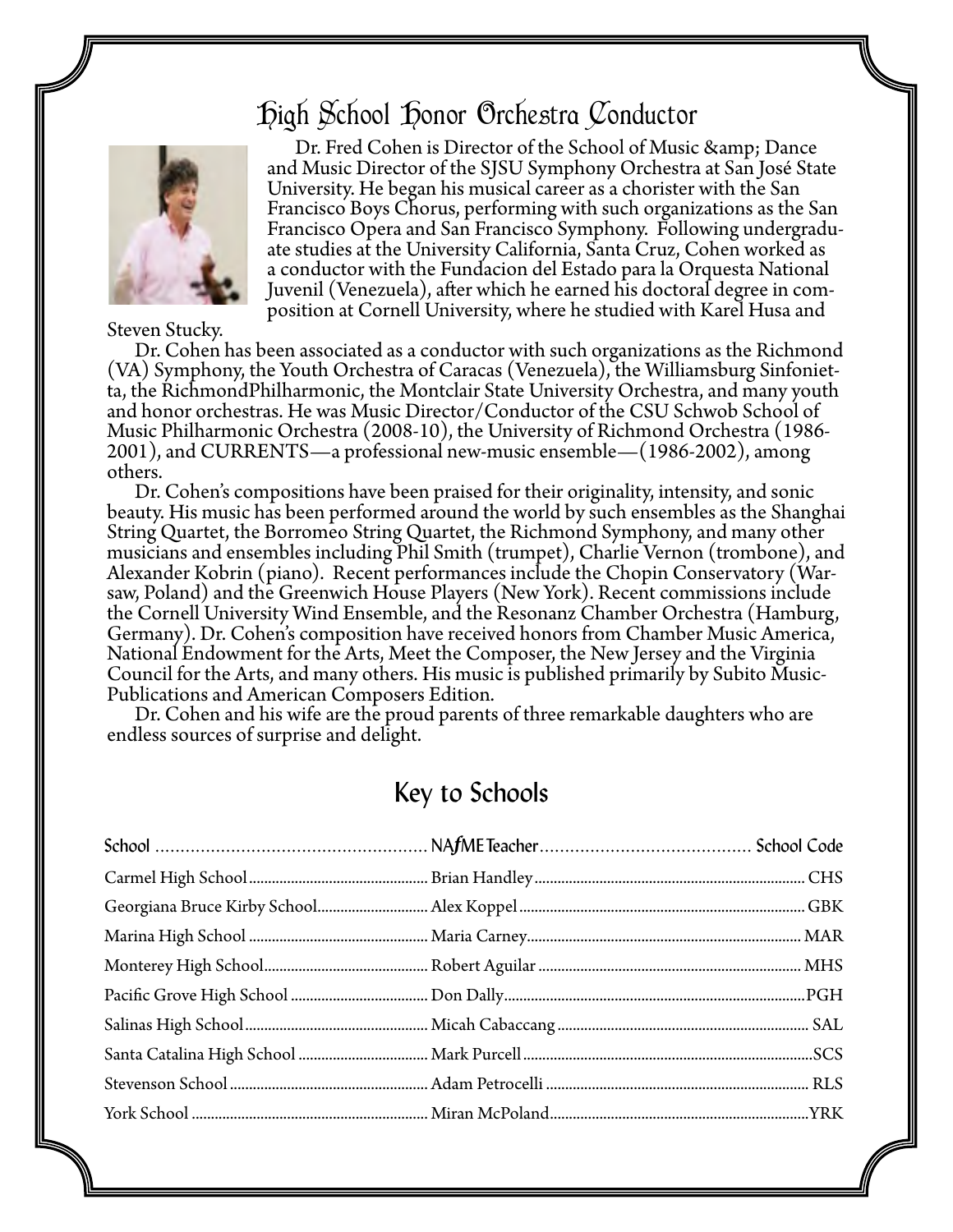# High School Honor Orchestra

Violin 1 Kenshi Husted • CHS Kathy Jung • RLS Lance Bauer • CHS Nathan Nguyen • YRK Annabel Chen • CHS Justin Vu • YRK Benjamin Sterwerf • PGH Hee So Kim • RLS Kento Husted • CHS Daisy Swanson • YRK MAR Leiberman • PGH Celina Shih Mar • RLS

#### Violin 2

Ester Lee • PGH Maral Chegini • MHS Hannah Shin • CHS Nina Patel • CHS Chris Chung • CHS

Brendan Lin • CHS Kienan Blatchley-Martins • GBK Caroline Coen • PGH Dilan Patel • CHS Annika Huang • RLS Riley Brearton • MAR Jessica Small • CHS Angelina Moon • MHS

Viola Ryan Porch • CHS Serenai Dincer • CHS Grace Lee • CHS Helen Yang • CHS Andrea Macias • SAL Omar Diaz • MHS Kelly Wong • CHS Yesenia Vega • SAL Kevin Daliri • YRK

Cello EB Diallo • RLS Enrique Rios-Ellis • CHS Jacob Hoadley • PGH Maggie Ellison • CHS Sophia Linnevers • CHS Debbie Li • RLS America Aguirre • SAL Isabella Hougie • SCS Christian Vela • MAR

Bass Aaron Georis • CHS Jenica Ohuhara • PGH Kevin Wu • RLS Leslie Macias • SAL

### Dr. Tatev Hmiryan - Biography

Dr. Tatev Amiryan is a composer and pianist devoted to exploring the sounds of her native Armenian homeland. Her music has been performed in different parts of the United gium, and Japan by such renowned ensembles and performers as German Chamber Philharmonic of Bremen String Quartet (Germany), Carpe Diem String Quartet (USA), Ensemble Oktoplus (Germany), Metropolitan Choral of Kansas City

wald Jørgensen(Netherlands).<br>Tatev Amiryan has received such awards as the 1st prize at the Armenian Allied Arts<br>71st Annual Composition Competition, the UMKC Conservatory Chamber Music Composition Competition, and the Metropolitan Chorale of Kansas City's Chorale Composition Contest. In 2013 she was commissioned a piece by North German Radio NDR Norddeutscher Rundfunk which was premiered by Ensemble Octoplus in Hannover, Germany in 2014. In position Competition and her piece "Tristesse" was recorded by American pianist Jeffrey Jacob<br>and was included in his American piano music album released in 2016. In April 2016, she released her first album of piano compositions performed by Armenian pianist, Honored Artist

of Armenia Hayk Melikyan.<br>Tatev Amiryan holds bachelor's and a master's degrees in composition and musicology with minor in piano from Komitas State Conservatory of Yerevan, Armenia and DMA Doctor of Musical Arts degree in composition from the University of Missouri-Kansas City Conserva- tory of Music and Dance.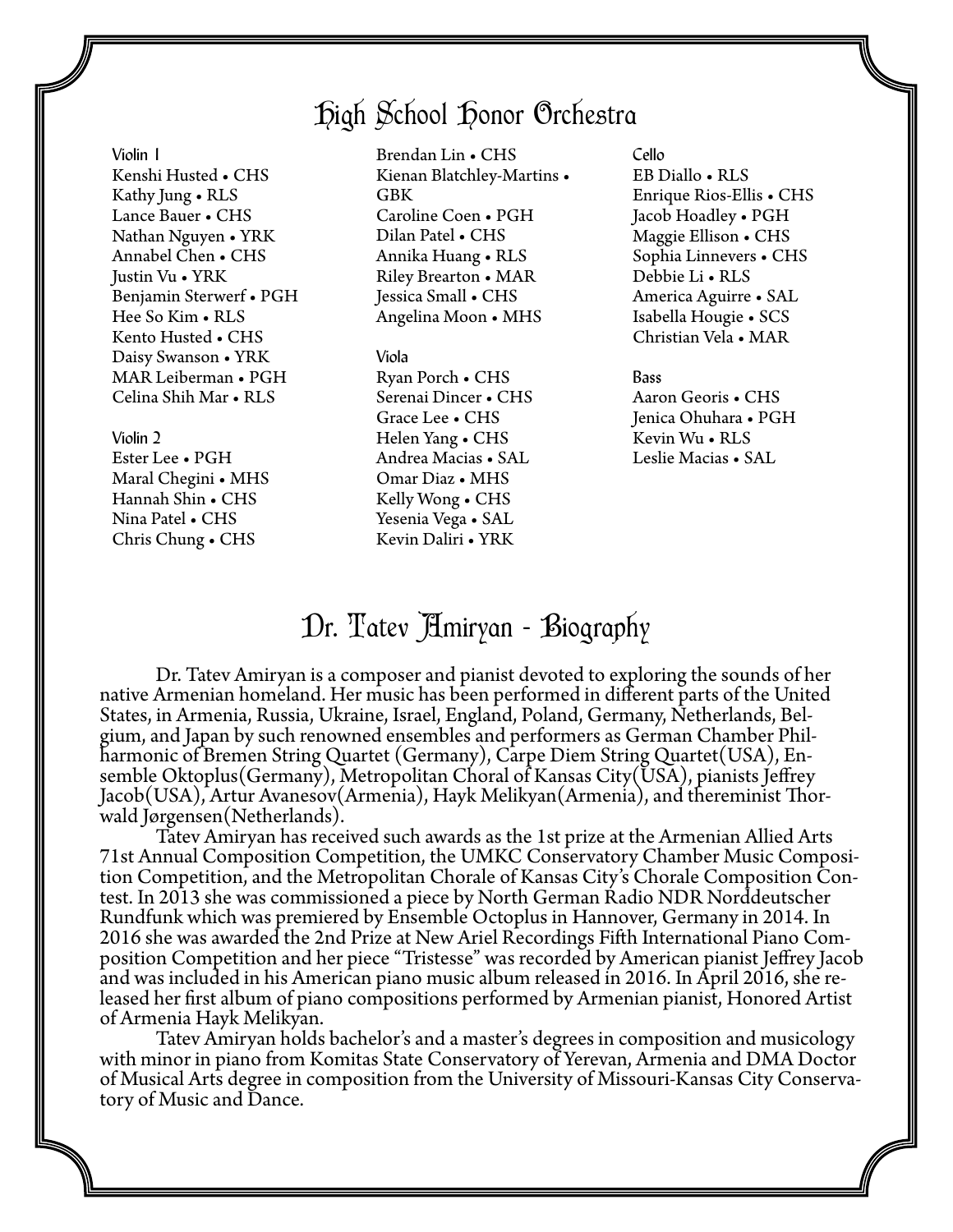# High School Honor Band Conductor



Conductor Nathaniel Berman maintains a diverse range of activi- ties as a performer and educator in the San Francisco Bay Area. A faculty member at UC Santa Cruz since 2007, he is conductor of the UCSC Concert Choir and Wind Ensemble, and guest conductor of UCSC Orchestra and Opera Theater. He has participated as conduc- tor in the April in Santa Cruz Festival of New Music at UCSC, and this year collaborated with visiting Korean musicians and the Borromeo Quartet in the Pacific Rim Music Festival.

Nathaniel is Music Director of the Santa Cruz County Youth Symphony, a position he has held since 2011, and has appeared as guest conductor of the Santa Cruz County Symphony in annual collaborative concerts with the Youth Symphony. Nathaniel was Assistant Conductor with Peninsula Symphony from 2012-2016 where he conducted the annual Family Concert and appeared regularly on the podium at subscription concerts.

A strong advocate for new music, Nathaniel is the resident conductor of the San Franciscobased new music ensemble Wild Rumpus, with whom he has led premieres of commissioned works by Ruben Naeff, Lee Weisert, Yao Chen, Dan Van Hassel, and many others. In August of 2014 he worked with members of Bang on a Can All-Stars and Alarm Will Sound on recording composer Jenny Olivia Johnson's forthcoming album Don't Look Back.

Nathaniel received his Master's degree in conducting from UC Santa Cruz, where he studied with Nicole Paiement. His first instrument was trumpet, and he grew up playing duets with his dad, a jazz pianist and singer.

#### Key to Schools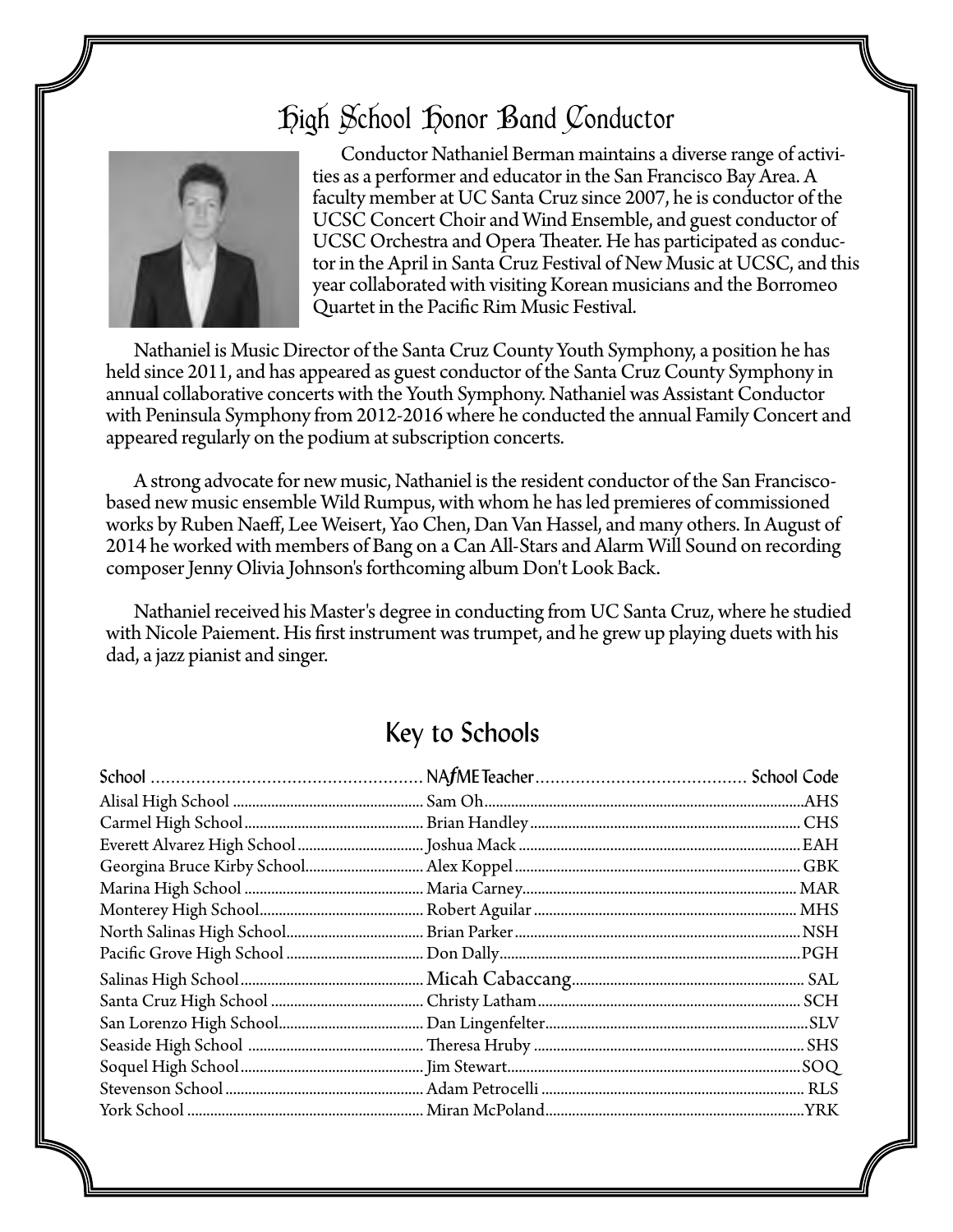# High School Honor Band

#### Flute

Olive De Luca • CHS Ihlara Gray • CHS Andrea Guo • RLS Sophia Buraglio •CHS Camryn Wood • PGHS Catherine Li • RLS Yuri Suzuki • PGHS Chloe Deffenbaugh • SOQ Heidi Hansch • SCH Elizabeth Hansch • SCH Edward Truong • AHS Gena Leivenberg • MHS Naomi Dommermuth • RLS Danica Tang • York

Oboe Mei Bailey • PGH Jaesang Noh • RLS

Bassoon Amadeus Soria • MAR

Bb Clarinet Elias Gilbert • SCHS Simon Liu • EAHS Alrich Sebolino • SHS *Music, Magic & Memories*  Trevor Lin • CHS Sebastian Sanso• SCHS Meleny Denis • AHS Emma Nelson • GBK Jienn Song • RLS

Peter Ellison • CHS Alexander Shi • YRK Charlotte Bell • SLV Mona Zhao • RLS Joseph Lee • RLS Sebastian Eckhaus • SHS Xai Clayton • SVHS

Bass Clarinet Jack Connolly • CHS Jesse Williams • SOQ

Alto Sax Joshua Doyon • SCHS Theresa Huynh • EAHS Samuel Coutts • PGH

Tenor Sax Joseph Gagliano • SOQ Sage Liem • SCH

Baritone Sax Anayra Sedano • AHS

Trumpet William Siegmund • SCH Adam Shapiro • York Ian Ferrucci • SCH CHS Noah Kirsch • CHS Sione Kamitoni• SHS Edee Lyons . NSHS Gage Miller • SLV

> I I I I I I I

Ryan Knight • CHS Henry Heicksen • SCH

French Horn Elizabeth McRae • CHS Cassandra Brown • PGH Daniel Regalado-Ortiz • AHS Austin Whisler • SLV

Trombone Chris Mathews • PGH Elijah Taurke • PGH Amber Hobbs • CHS Alex Xi • RLS Felix Diaz-Contreras • PGH

Euphonium Bennett Bishop • PGH

Tuba Jesse Lopez • SLV Cort Nelson • SCH

String Bass Nichole Chaidez • EAH

Percussion Cooper Haddrill • RLS Angela Zhang • RLS Colby Hanson • SCH Kai Porterfield • SCH Isaac Morgan • SOQ



#### **2018 Pacific Music Camps**

 **Brubeck Institute Jazz Camp \* Pacific Music Business Camp** June 17 – 23, 2018

 **Junior Band & Orchestra \* Pacific Music Theatre Camp** July  $8-14$ ,  $2018$  July  $15-21$ ,  $2018$ July  $15 - 21$ , 2018

 **Senior Band, Orchestra, Choir & Piano** July 15 – 21, 2018  **Central Coast Section honor group members receive a \$50 discount!**  ΠН

> **http://go.pacific.edu/MusicCamp 209.946.2416**